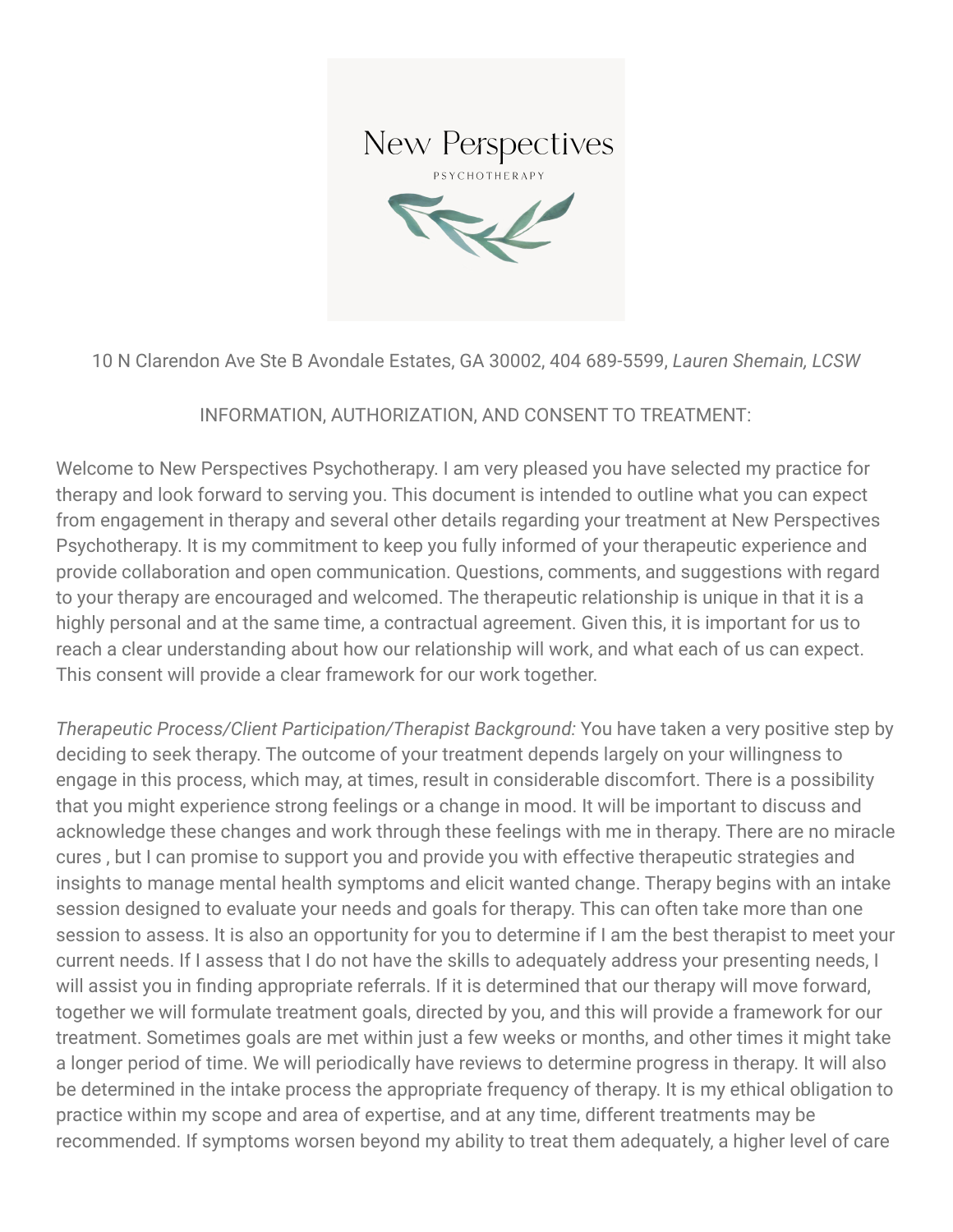may be indicated and discussed with you in therapy. It is within your right to refuse or terminate treatment at any point.

Lauren Shemain, LCSW, is a Licensed Clinical Social Worker in the states of Georgia (CSW006150) and New York. She graduated with a Master in Social Work from New York University's Silver School of Social Work. She specializes in providing individual therapy to young adults, adults, and older adults. Lauren is skilled in working with clients to address issues related to anxiety, depression, grief and loss, life transitions, stress management, and relationship and familial conflicts. Lauren's approach is eclectic and integrative and introduces techniques from multiple theoretical orientations including but not limited to Psychodynamic Therapy, Cognitive Behavioral Therapy, Dialectical Behavior Therapy, Emotional Freedom Techniques, Mindfulness Practices, Interpersonal Psychotherapy, Trauma Informed Therapy, and Strength-based Interventions. These interventions are tailored to meet the needs of the individual client.

New Perspectives Psychotherapy assures you that services will be rendered in a professional manner consistent with the National Association of Social Workers. If at any time you feel that I am not performing in an ethical or professional manner, please let me know immediately. If you feel that your concerns have not been adequately addressed, you may contact the Georgia Board of Professional Counselors, Social Workers, and Marriage and Family Therapists at 844-753-7825.

Confidentiality: What is discussed in therapy will be kept strictly confidential and will not be revealed to other persons or agencies without your written permission, except when mandated by state and federal statutes, or as part of the professional practice of this business. The session content and all relevant materials to your treatment will be held confidential unless you request in writing to have all or portions of such content released to a specifically named person/persons. A release of information would need to be signed and dated. While therapy is a safe and trusting space, there are limitations of such client held privilege of confidentiality and they are itemized below:

- 1. If a client threatens and has a plan or intention to commit suicide or otherwise conducts him/her self in a manner in which there is a substantial risk of incurring serious bodily harm.
- 2. If a client threatens grave bodily harm or death to another person.
- 3. If the therapist has a reasonable suspicion that a client or other named victim is the perpetrator, observer of, or actual victim of physical, emotional or sexual abuse of children under the age of 18 years.
- 4. Suspicions as stated above in the case of an elderly person who may be subjected to these abuses.
- 5. Suspected neglect of the parties named in items #3 and # 4.
- 6. If a court of law issues a legitimate subpoena for information stated on the subpoena.
- 7. If a client is in therapy or being treated by order of a court of law, or if information is obtained for the purpose of rendering an expert's report to an attorney.